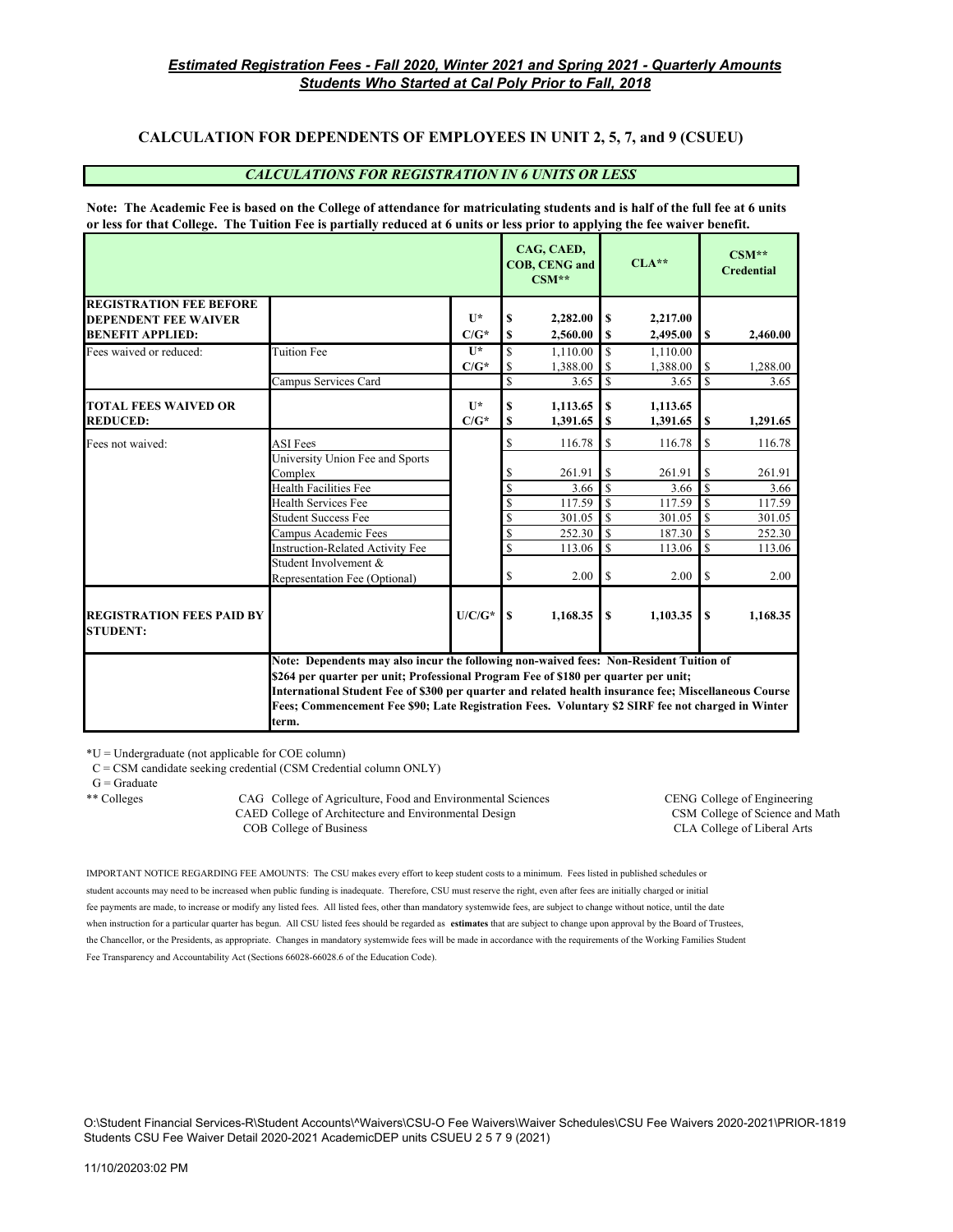# **CALCULATION FOR DEPENDENTS OF EMPLOYEES IN UNIT 2, 5, 7, and 9 (CSUEU)**

## *CALCULATIONS FOR REGISTRATION IN TWO CLASSES (EXCEEDING 6 UNITS)*

#### **Note: The Academic Fee charged is based on the College of attendance for matriculating students. A dependent taking more than 6 units but only 2 classes is being charged the full Academic Fee.**

|                                                     |                                                                                                                                                                               |                         |                   | CAG, CAED,<br><b>COB, CENG and</b><br>$CSM**$ |                    | $CLA**$  |              | $CSM**$<br><b>Credential</b> |
|-----------------------------------------------------|-------------------------------------------------------------------------------------------------------------------------------------------------------------------------------|-------------------------|-------------------|-----------------------------------------------|--------------------|----------|--------------|------------------------------|
| <b>REGISTRATION FEE BEFORE</b>                      |                                                                                                                                                                               |                         |                   |                                               |                    |          |              |                              |
| <b>DEPENDENT FEE WAIVER</b>                         |                                                                                                                                                                               | $\mathbf{I}$            | S                 | 3,256.00                                      | S                  | 3,126.00 |              |                              |
| <b>BENEFIT APPLIED:</b>                             |                                                                                                                                                                               | $C/G^*$<br>$\mathbf{I}$ | S                 | 3,734.00                                      | S                  | 3,604.00 | S            | 3,562.00                     |
| Fees waived or reduced:                             | <b>Tuition Fee</b>                                                                                                                                                            |                         | <sup>\$</sup>     | 1.914.00                                      | <sup>\$</sup>      | 1,914.00 |              |                              |
|                                                     |                                                                                                                                                                               | $C/G^*$                 | \$<br>$\mathbf S$ | 2,392.00                                      | S<br><sup>\$</sup> | 2,392.00 | \$<br>S      | 2,220.00                     |
|                                                     | Campus Services Card                                                                                                                                                          |                         |                   | 3.65                                          |                    | 3.65     |              | 3.65                         |
| <b>TOTAL FEES WAIVED OR</b>                         |                                                                                                                                                                               | $\mathbf{I}$            | \$                | 1,917.65                                      | $\mathbf S$        | 1,917.65 |              |                              |
| <b>REDUCED:</b>                                     |                                                                                                                                                                               | $C/G^*$                 | \$                | 2,395.65                                      | -S                 | 2,395.65 | S            | 2,223.65                     |
| Fees not waived:                                    | <b>ASI</b> Fees                                                                                                                                                               |                         | \$                | 116.78                                        | \$                 | 116.78   | \$           | 116.78                       |
|                                                     | University Union Fee and Sports                                                                                                                                               |                         |                   |                                               |                    |          |              |                              |
|                                                     | Complex                                                                                                                                                                       |                         | \$                | 261.91                                        | \$                 | 261.91   | \$           | 261.91                       |
|                                                     | <b>Health Facilities Fee</b>                                                                                                                                                  |                         | \$                | 3.66                                          | S                  | 3.66     | \$           | 3.66                         |
|                                                     | <b>Health Services Fee</b>                                                                                                                                                    |                         | \$                | 117.59                                        | <sup>\$</sup>      | 117.59   | S            | 117.59                       |
|                                                     | <b>Student Success Fee</b>                                                                                                                                                    |                         | \$                | 301.05                                        | \$                 | 301.05   | S            | 301.05                       |
|                                                     | Campus Academic Fees                                                                                                                                                          |                         | \$                | 422.30                                        | S                  | 292.30   | S            | 422.30                       |
|                                                     | <b>Instruction-Related Activity Fee</b>                                                                                                                                       |                         | \$                | 113.06                                        | \$                 | 113.06   | S            | 113.06                       |
|                                                     | Student Involvement &                                                                                                                                                         |                         |                   |                                               |                    |          |              |                              |
|                                                     | Representation Fee (Optional)                                                                                                                                                 |                         | \$                | 2.00                                          | \$                 | 2.00     | \$           | 2.00                         |
|                                                     |                                                                                                                                                                               |                         |                   |                                               |                    |          |              |                              |
| <b>REGISTRATION FEES PAID BY</b><br><b>STUDENT:</b> |                                                                                                                                                                               | $U/C/G^*$               | S                 | 1,338.35                                      | $\mathbf S$        | 1,208.35 | $\mathbf{s}$ | 1,338.35                     |
|                                                     | Note: Dependents may also incur the following non-waived fees: Non-Resident Tuition of<br>\$264 per quarter per unit; Professional Program Fee of \$180 per quarter per unit; |                         |                   |                                               |                    |          |              |                              |
|                                                     |                                                                                                                                                                               |                         |                   |                                               |                    |          |              |                              |
|                                                     | International Student Fee of \$300 per quarter and related health insurance fee; Miscellaneous Course                                                                         |                         |                   |                                               |                    |          |              |                              |
|                                                     | Fees; Commencement Fee \$90; Late Registration Fees. Voluntary \$2 SIRF fee not charged in Winter<br>term.                                                                    |                         |                   |                                               |                    |          |              |                              |
|                                                     |                                                                                                                                                                               |                         |                   |                                               |                    |          |              |                              |

 $*U =$  Undergraduate (not applicable for COE column)

C = CSM candidate seeking credential (CSM Credential column ONLY)

 $G =$  Graduate

\*\* Colleges CAG College of Agriculture, Food and Environmental Sciences CENG College of Engineering CAED College of Architecture and Environmental Design CSM College of Science and Math COB College of Business CLA College of Liberal Arts

IMPORTANT NOTICE REGARDING FEE AMOUNTS: The CSU makes every effort to keep student costs to a minimum. Fees listed in published schedules or student accounts may need to be increased when public funding is inadequate. Therefore, CSU must reserve the right, even after fees are initially charged or initial fee payments are made, to increase or modify any listed fees. All listed fees, other than mandatory systemwide fees, are subject to change without notice, until the date when instruction for a particular quarter has begun. All CSU listed fees should be regarded as **estimates** that are subject to change upon approval by the Board of Trustees, the Chancellor, or the Presidents, as appropriate. Changes in mandatory systemwide fees will be made in accordance with the requirements of the Working Families Student Fee Transparency and Accountability Act (Sections 66028-66028.6 of the Education Code).

O:\Student Financial Services-R\Student Accounts\^Waivers\CSU-O Fee Waivers\Waiver Schedules\CSU Fee Waivers 2020-2021\PRIOR-1819 Students CSU Fee Waiver Detail 2020-2021 AcademicDEP units CSUEU 2 5 7 9 (2021)